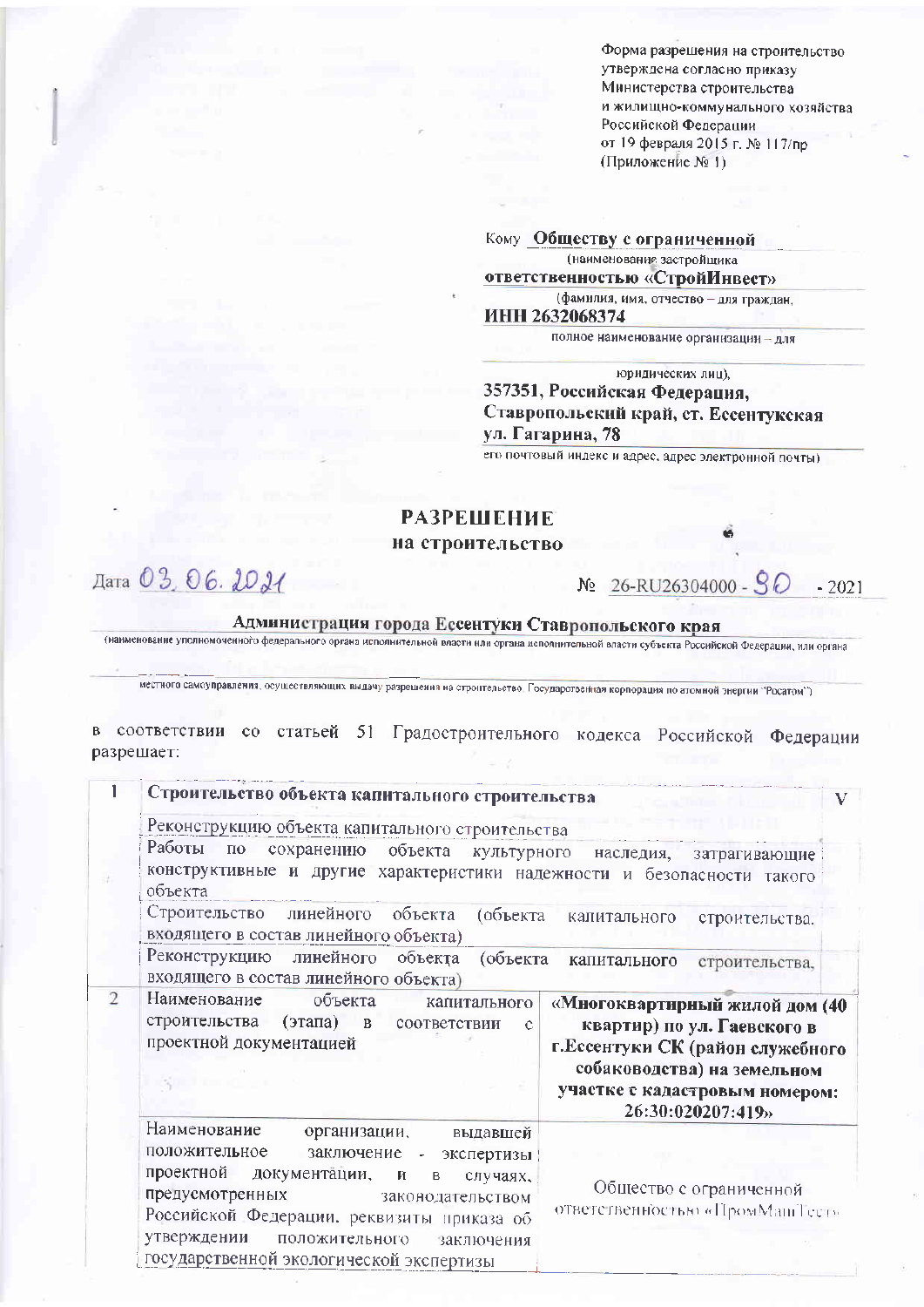|                       | Регистрационный<br>положительного<br>проектной<br>предусмотренных<br>утверждении положительного                                                                                                                                                                             | номер<br>$\boldsymbol{\mathrm{M}}$<br>дата<br>заключения<br>документации и<br>B<br>Российской Федерации, реквизиты приказа об<br>государственной экологической экспертизы | выдачи<br>экспертизы<br>случаях.<br>законодательством<br>заключения |                                                                                                                                                                        | Mo 26-2-1-3-027922-2021<br>от 31.05.2021                                                                                                                                                                                                                                                                                                                                                                                                                                                      |
|-----------------------|-----------------------------------------------------------------------------------------------------------------------------------------------------------------------------------------------------------------------------------------------------------------------------|---------------------------------------------------------------------------------------------------------------------------------------------------------------------------|---------------------------------------------------------------------|------------------------------------------------------------------------------------------------------------------------------------------------------------------------|-----------------------------------------------------------------------------------------------------------------------------------------------------------------------------------------------------------------------------------------------------------------------------------------------------------------------------------------------------------------------------------------------------------------------------------------------------------------------------------------------|
| 3                     | Кадастровый номер<br>(земельных участков), в пределах которого<br>(которых) расположен или<br>расположение<br>строительства                                                                                                                                                 | земельного<br>объекта                                                                                                                                                     | участка<br>планируется  <br>капитального                            |                                                                                                                                                                        | 26:30:020207:419                                                                                                                                                                                                                                                                                                                                                                                                                                                                              |
|                       | Номер кадастрового квартала (кадастровых<br>кварталов), в пределах которого (которых)<br>расположен или планируется расположение<br>объекта капитального строительства<br>Кадастровый номер реконструируемого объекта                                                       |                                                                                                                                                                           |                                                                     |                                                                                                                                                                        | 26:30:020207                                                                                                                                                                                                                                                                                                                                                                                                                                                                                  |
| 3.1                   | капитального строительства<br>Сведения о градостроительном<br>земельного участка                                                                                                                                                                                            |                                                                                                                                                                           | плане                                                               | No RU26304000-393-18                                                                                                                                                   | выдан 23.10.2018 УАиГ г. Ессентуки                                                                                                                                                                                                                                                                                                                                                                                                                                                            |
| 3.2                   | Сведения о проекте планировки и проекте<br>межевания территории                                                                                                                                                                                                             |                                                                                                                                                                           |                                                                     |                                                                                                                                                                        |                                                                                                                                                                                                                                                                                                                                                                                                                                                                                               |
| 3.3<br>$\overline{4}$ | Сведения о проектной документации объекта<br>капитального строительства, планируемого к<br>строительству, реконструкции, проведению<br>работ сохранения объекта культурного<br>наследия, при<br>конструктивные и другие характеристики<br>надежности и безопасности объекта | которых                                                                                                                                                                   | затрагиваются                                                       | 2020 г. Шифр проекта 11/18-4.<br>ДЛЯ<br>ПОДГОТОВКИ<br>Шифр 41/2-ФГТ-ИИ-18-ИГДИ.<br>ДЛЯ<br>ПОДГОТОВКИ<br>Шифр 41/2-ФГТ-ИИ-18-ИГИ.<br>выполненный<br>41/2-ФГТ-ИИ-18-ИЭИ. | Выполнена ООО «Гражданпроект»,<br>Технический отчет по результатам<br>инженерно-геодезических изысканий<br>проектной<br>документации, выполненный ООО<br>Фирма «Геотехника», г. Нальчик 2018.<br>Технический отчет по результатам<br>инженерно-геологических изысканий<br>проектной<br>документации, выполненный ООО<br>Фирма «Геотехника», г. Нальчик 2018.<br>Технический отчет по результатам<br>инженерно-экологических изысканий,<br>000<br>Фирма<br>«Геотехника», г. Нальчик 2018. Шифр |
|                       | Краткие<br>характеристики надежности и безопасности такого объекта:<br>Наименование<br>имущественного комплекса, в соответствии с проектной документацией:<br>Общая площадь<br>(KB. M):<br>Объем<br>(куб. м):<br>Количество<br>этажей (шт.):                                | объекта<br>капитального<br>2756,70<br>9604.80<br>5                                                                                                                        | Площадь<br>участка (кв. м):<br>в том числе<br>Высота (м):           | строительства,<br>подземной части (куб. м):                                                                                                                            | проектные характеристики для строительства, реконструкции объекта<br>капитального строительства, объекта культурного наследия, если при проведении работ<br>по сохранению объекта культурного наследия затрагиваются конструктивные и другие<br>входящего<br>B<br>состав<br>1498.0<br>1120,60<br>19,40                                                                                                                                                                                        |

 $\bar{z}$ 

 $_{\rm R}$